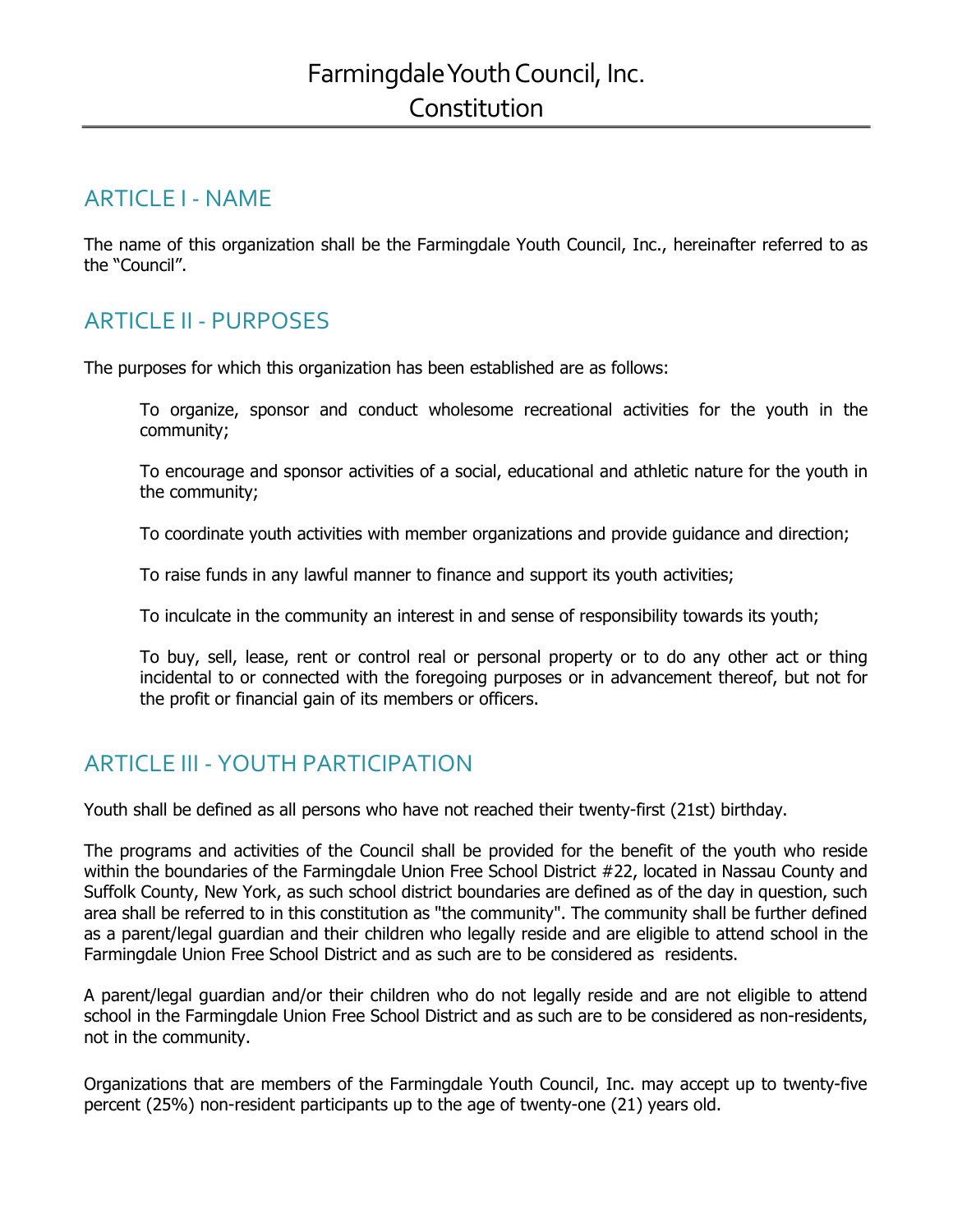Any non-resident who wishes to participate in a Farmingdale Youth Council activity will be assessed an Out-of-District fee in addition to the registration fee for that activity. This fee will be determined by the Farmingdale Youth Council membership, immediately following and at the same meeting of the Budget approval by the membership of the Council.

This fee will be a one-time annual charge per family per fiscal year that is to be paid to the first Farmingdale Youth Council program for which they register. The fiscal year runs from July 1 of a calendar year to June 30 of the following calendar year. It will be the responsibility of each non-resident to be able to prove that the Out-of-District fee has been paid by presenting their paid receipt to each and every program they register thereafter.

## ARTICLE IV - MEMBERSHIP

Membership in the Council shall not depend upon the payment of dues or assessments.

#### Section 1. Membership Requirements

- A. Any individual, organization, business or business corporation, residing or having a principal office or principal place of business within the community and interested in furthering the purposes of the Council shall be eligible to apply for membership. Such application shall be in writing and may be brought before the Council at any Regular meeting. Once received, the applicant shall be accepted by a majority vote of the voting members present at such meeting.
- B. Each organization, business or business corporation shall be represented on the Council by one (1) representative. An individual may not represent more than one organization, business or business corporation.
- C. To maintain membership in the Council, an individual, organization, business or business corporation must attend seven (7) regularly scheduled meetings within the last 12 months.
- D. For an organization member to be eligible to apply for funding from the Council, that organization must be a Council member in good standing, registered as a not for profit corporation in the State of New York, and registered as a  $501(c)(3)$  not-for-profit organization with the IRS.

## Section 2. Voting Requirements

- A. A new member, organization, business or business corporation is eligible to vote once the member has attended any five (5) regular meetings in the twelve (12) months prior to the date of the vote in question.
- B. Each member, organization, business or business corporation shall have one (1) vote.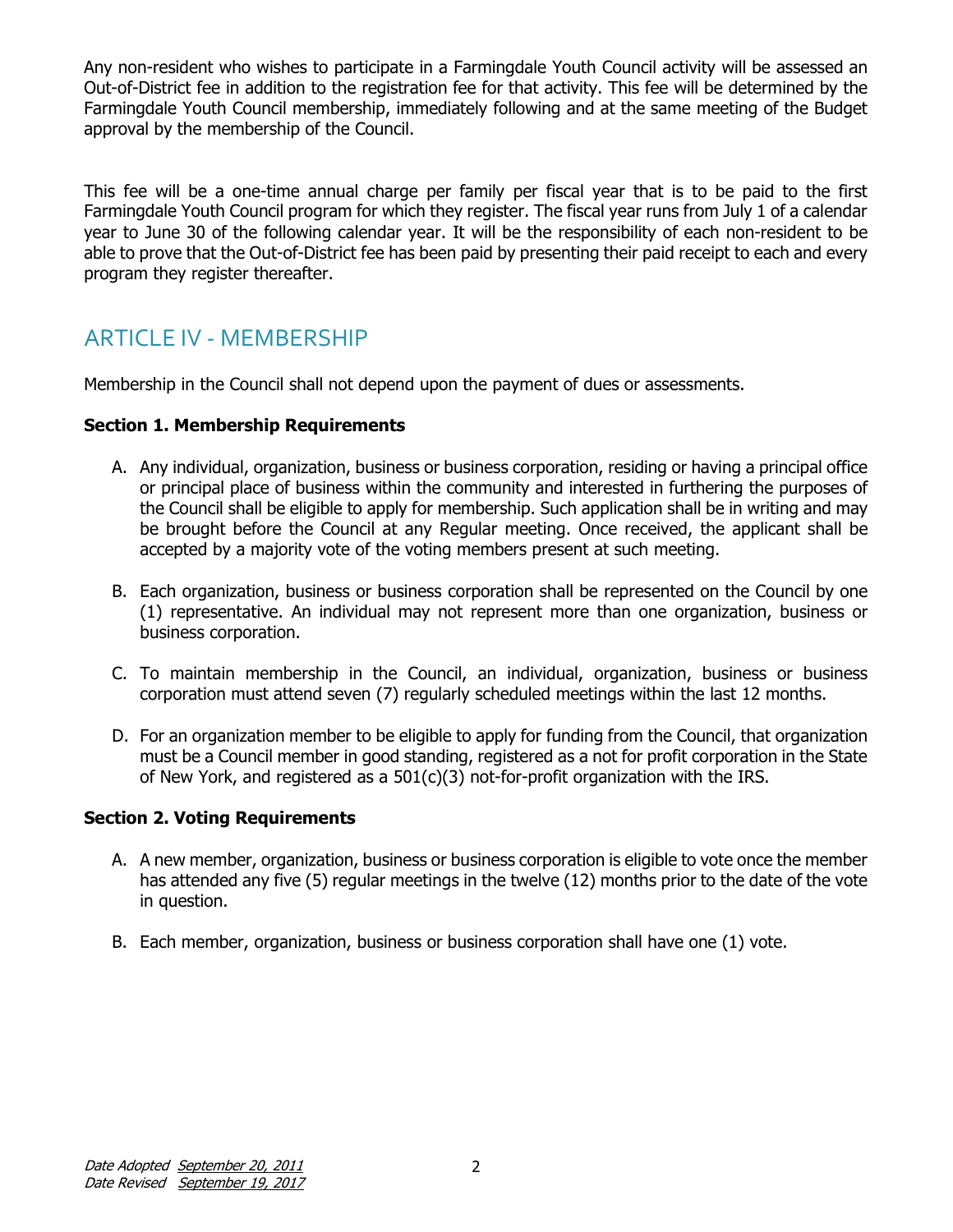## Section 3. Ex Officio Members

The following are ex officio members of the Council and are eligible to vote with no requirements:

- Mayor of the Incorporated Village of Farmingdale
- Clerk-Treasurer of the Incorporated Village of Farmingdale
- Superintendent of the Farmingdale Union Free School District
- The President of the Board of Education of the Farmingdale Union Free School District or his/her designee.

# ARTICLE V - MEETINGS

A quorum for the transaction of business at any regular meeting shall consist of nine (9) voting members except for special meetings called with less than seven (7) days notice where a quorum of fifteen (15) voting members must be present for the transaction of business. All meetings shall be conducted in accordance with Robert's Rules of Order.

## Section 1. Regular Meetings

- A. Regular meetings shall be held on the third  $(3<sup>rd</sup>)$  Tuesday of each month unless circumstances occur that require an alternative date. Regular meetings shall not be held in the months of July and August.
- B. The November meeting shall be the annual meeting for the election of officers whose term has expired per the schedule in Article VI.
- C. Voting at any meeting shall be in person and not by proxy.
- D. An attendance roster shall be maintained by the Secretary for a minimum period of eighteen (18) months preceding the date in question and shall be available for inspection at each regular meeting of the Council.

#### Section 2. Special Meetings

- A. Special meetings may be called by the President or any fifteen (15) voting members.
- B. Notices of all special meetings shall be sent either by postal mail or any electronic method to each member, voting and non-voting, not less than seven days or not more than forty (40) days prior thereto and may be announced in the Farmingdale Observer or any other news media that services the community. The failure to receive any notice by any member shall not, however, affect the special meeting.
- C. The President of the Council has the authority to call an emergency meeting of the membership with a twenty-four (24) hour notice for the express purpose of business transactions necessary that, unless acted upon immediately, would be detrimental to the purposes of the Council.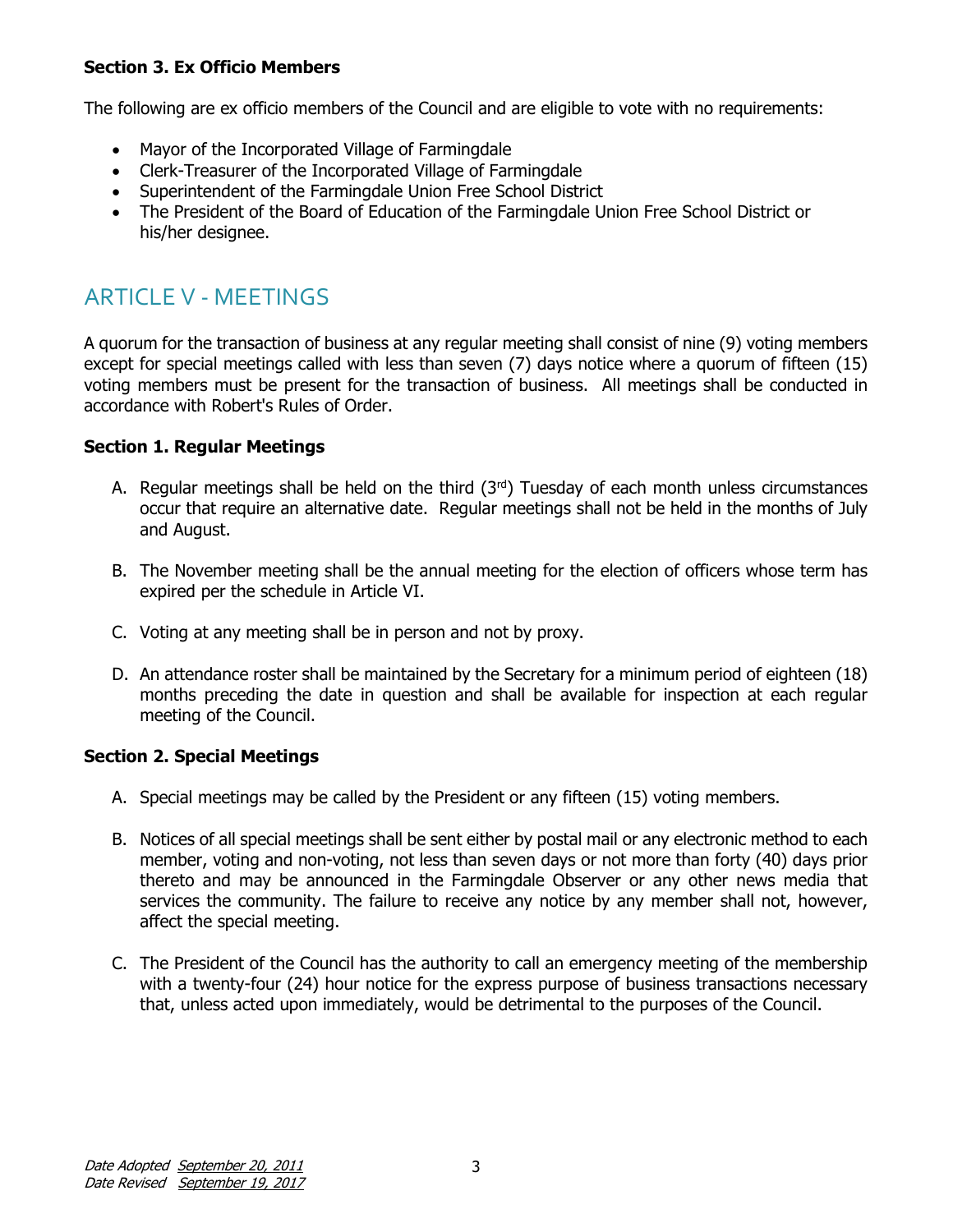# ARTICLE VI - OFFICERS

The elected officers of the Council shall be:

- President
- Executive Vice President
- Vice President
- First Trustee
- Second Trustee
- Treasurer
- Secretary

Together these officers shall be known as the Executive Board.

- A. In even numbered years, elections will be held for the positions of:
	- President
	- Vice President
	- Second Trustee
	- Secretary
- B. In odd numbered years, elections will be held for the positions of:
	- Executive Vice President
	- First Trustee
	- Treasurer

## Section 1. Nominations

- A. Nominees to the Executive Board shall be selected by a nominating committee of either 3 or 5 members. The Nominating Committee must be formed at the September Meeting. A minimum of one board member (who is not up for re-election) must serve on the nominating committee. The President will ask for volunteers to serve on the nominating committee. If there are no volunteers, the President will appoint committee members as necessary.
- B. The Nominating Committee will present the slate of officers at the October meeting. In addition, nominations may be made from the floor by any voting member present at the October meeting. All nominees must declare and accept nomination prior to the conclusion of the October meeting. All nominees must be members in good standing who reside or have their principal place of business in the community or are members of a resident community organization.

## Section 2. Elections

Nominees shall be elected to their respective office by majority vote of the membership at the annual meeting in November and shall serve for a term of two (2) years or until successors are elected but shall not serve for more than two (2) consecutive two (2) year terms in the same office. Terms shall start at the next meeting. If the nominating committee fails to find a candidate for any position up for election, the Executive Board may vote to extend the current officers term until their positions next scheduled election.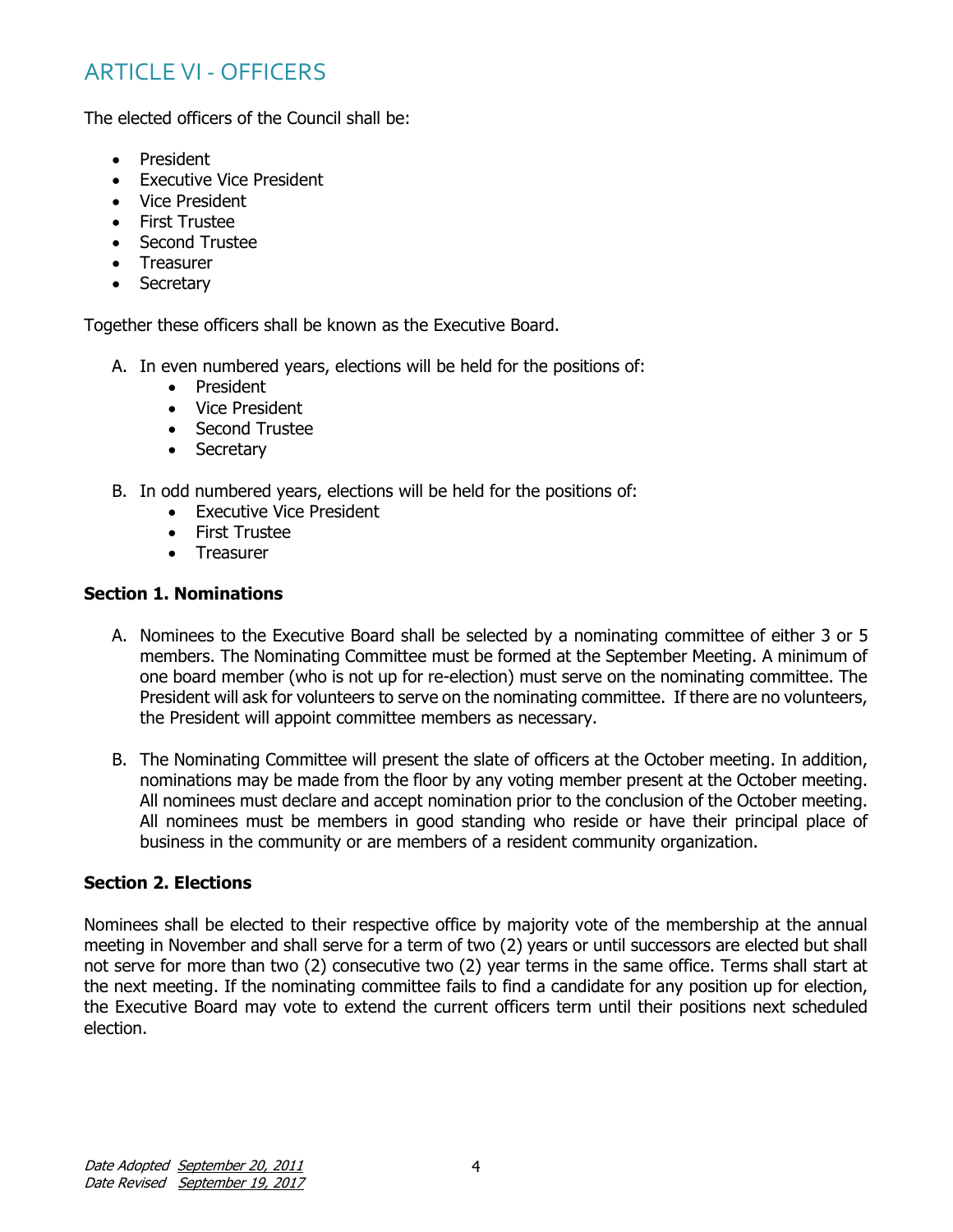#### Section 3. Duties and Powers

A. President

The President shall be the chief executive officer of the corporation who shall preside at all meetings of the membership and who shall be responsible for the general management of the Council and shall see that all orders and resolutions of the Board and the membership are carried into effect.

The President shall appoint such committees as may be necessary to carry out the purposes of the Council and shall be an ex-officio member of all committees but shall not cast a vote at meetings of these committees unless the President is acting as chairperson of such committee.

The President shall have the power to direct the expenditure of sums up to two-hundred dollars (\$200.00) on behalf of the Council without approval of the membership. Such expenditures are not to exceed an aggregate of six-hundred dollars (\$600.00) per calendar year.

The President and Treasurer shall engage the services of a qualified New York State certified public accountant to perform an annual independent audit of the Council's tax and non-tax funds.

B. Executive Vice President

During the absence or disability of the President, the Executive Vice President shall have the powers and functions of the President and shall also perform such other duties as may be assigned to him/her by the President or Council.

C. Vice President

During the absence or disability of the President or Executive Vice President, the Vice President shall preside at any regular meeting of the Council and shall perform such other duties as may be assigned to him/her by the President or Council.

D. First Trustee

The First Trustee shall act as a liaison with and visit activities and programs sponsored by the Council and report to the membership; he/she shall also perform such other duties as the President shall direct.

E. Second Trustee

The Second Trustee shall perform the same duties as the First Trustee in his absence and such other duties as the President may direct.

F. Treasurer

The Treasurer shall be in general charge of public tax funds and non-tax funds of the corporation. He/she shall deposit funds in the name of the Council in such bank or trust company as the Executive Board may elect or as designated by the Incorporated Village of Farmingdale; he/she shall, when duly authorized, sign and execute all contracts, warrants and payroll when countersigned by the President, Executive Vice President and/or Vice President in the name of the corporation.